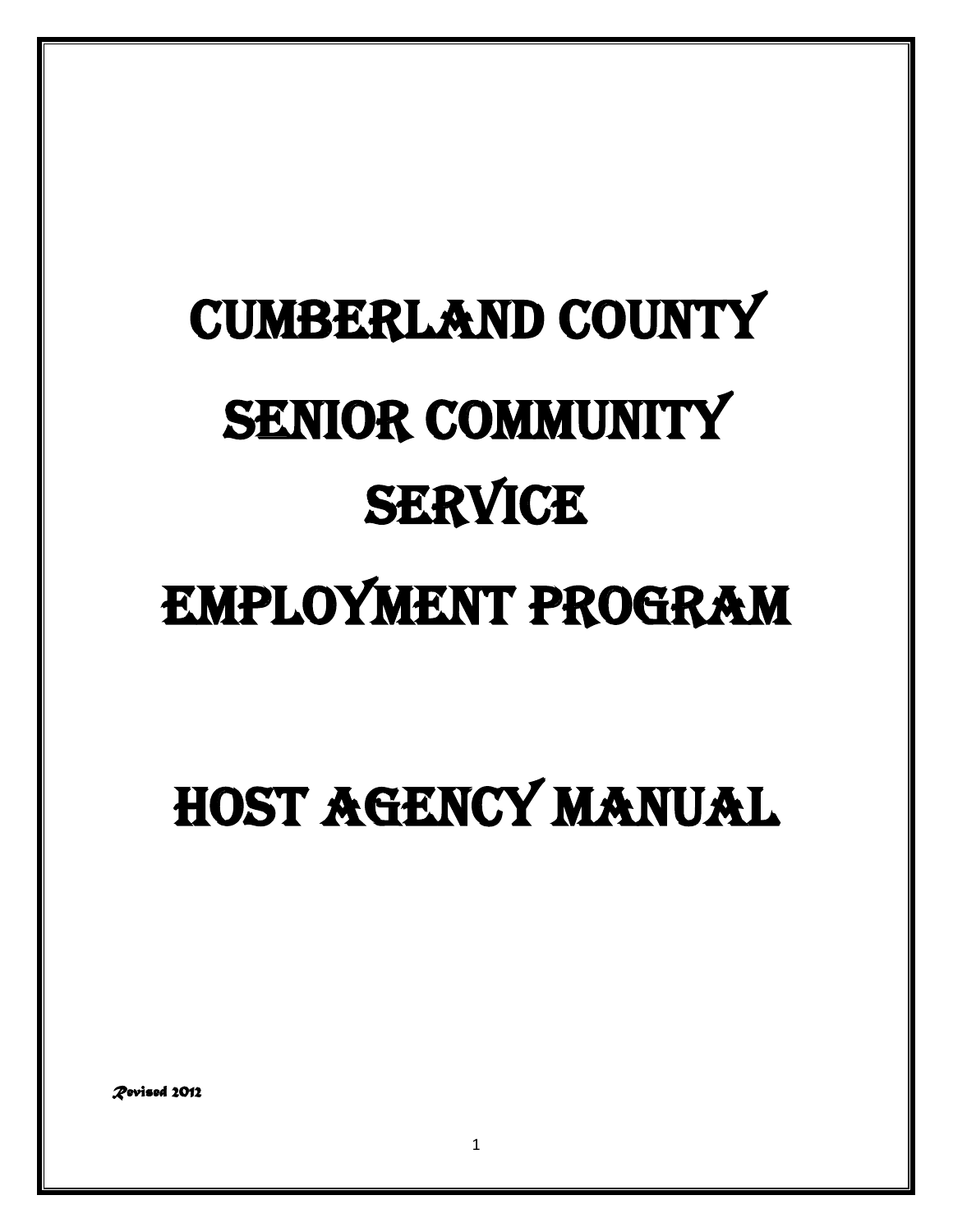#### Introduction

Senior Service America, Inc. (SSAI) is one of 18 national sponsors of the Senior Community Service Employment Program (SCSEP) authorized under Title V of the Older Americans Act Amendments of 2000. SSAI's SCSEP is funded by a grant from the U.S. Department of Labor's Division of Older Worker Programs and operates its SCSEP program exclusively through sub grants to more than 75 local organizations in 16 states. Its sub grantees (also known as SCSEP project sponsors) include faith-based and community-based organizations, community action agencies, local area agencies on aging, local workforce development agencies, regional councils of government and community colleges.

SSA's four-part strategic vision for SCSEP is to:

- 1. Implement demand-driven strategies to meet local job market and employer needs while maintaining SCSEP's proven, participant-centered approach to serving older job-seekers with multiple barriers to employment.
- 2. Increase engagement of SCSEP providers in the public workforce system, Chambers of Commerce, and networks of agencies serving the elderly, at the local and state level.
- 3. Incorporate more skill development into community service employment as a workbased training activity and complement it with other permissible training (computer skills training, on-the-job experience with private for-profit employers, adult basic education, etc.)

Strengthen coordination and collaboration among all SCSEP providers, especially between national and (SCSEP) grantee.

#### **Mission and Purpose of the SCSEP**

SCSEP fosters and promotes useful, part-time opportunities in community service activities for unemployed, low-income people ages 55 and older with poor employment prospects; the program also fosters individual economic self-sufficiency and increases the number of older people who may enjoy the benefits of unsubsidized employment in the public and private sectors.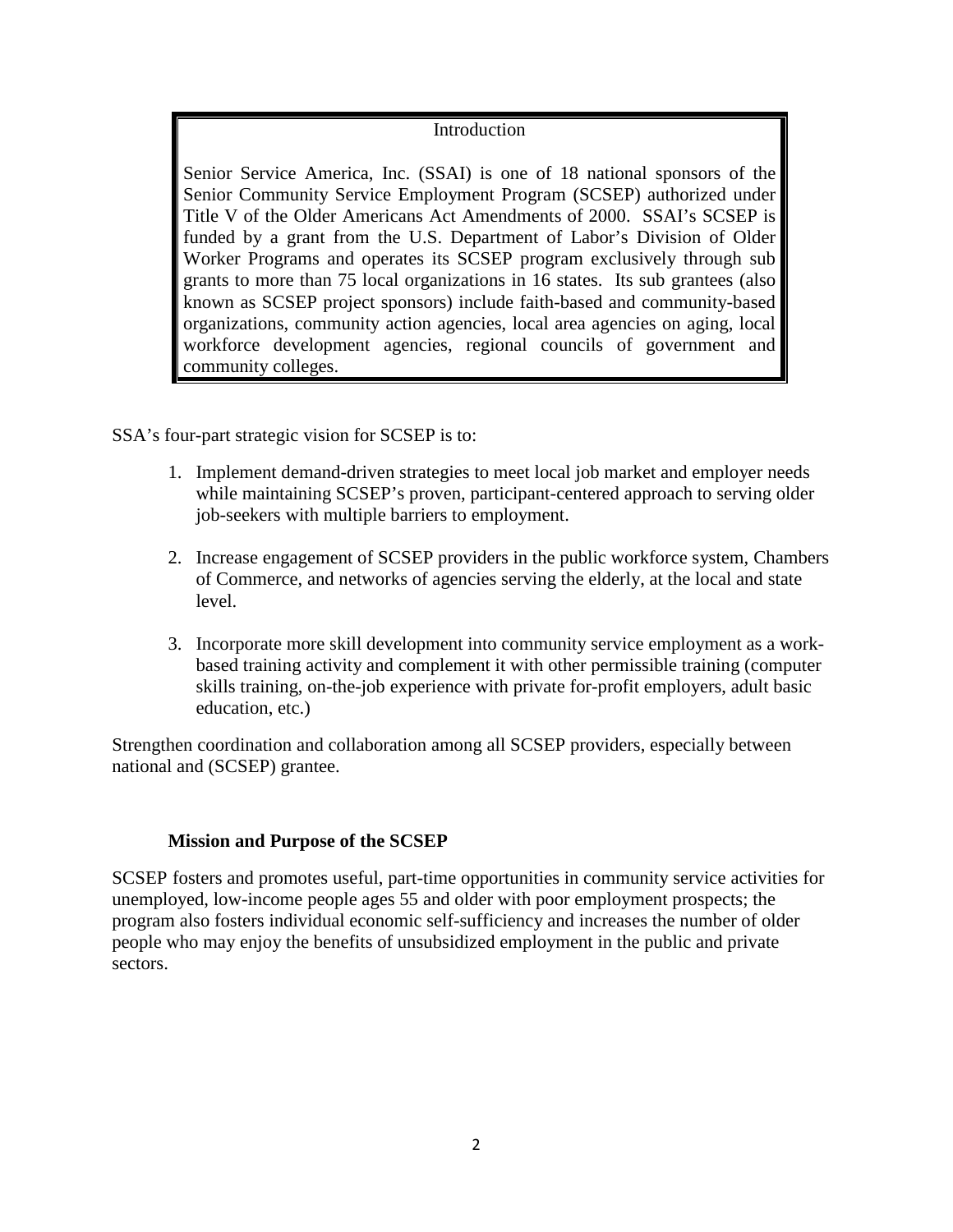# **ELIGIBILITY STANDARDS**

Eligibility for enrollment in the Senior Aides Program is based on age, income and place of residence.

- 1. **Age:** To be eligible for enrollment or re-enrollment as a Senior Aide, an individual must be 55 years of age or older on the date of determination of eligibility. No person 55 years of age or older may be denied eligibility because of age.
- 2. **Income:** To be eligible for enrollment as a Senior Aide, an individual must have income or be a member of a family which has an income that does not exceed 125% of the Federal poverty level. A Senior Aide or applicant who is a member of a family receiving cash welfare payments is eligible if he or she is counted in the determination of the amount of the welfare payment.
- 3. **Place of Residence:** To be eligible for initial enrollment or re-enrollment, an individual must reside in Bladen, Cumberland, Lee, Moore, Richmond or Robeson County. Place of residence means an individual's permanent dwelling place. If while enrolled by the Senior Aides Program one moves into another county, that person may remain enrolled by the Program.

# **COMMUNITY SERVICE EMPLOYMENT DEFINED**

Senior Aides shall be employed to provide community services in assignments which contribute to the general welfare of the community and which provides services related to government owned and operated facilities and projects or services sponsored by non-profit (501)©(3) organizations. Community service means social, health, welfare, and educational services; legal and other counseling services and assistance, including tax counseling and assistance and financial counseling; library, recreational and other services; conservation, maintenance or restoration of natural resources; community beautification or betterment; weatherization activities, and such other services essential and necessary to the community.

# **HOST AGENCIES**

Host Agencies are the agencies and organization that provide the work and training sites for Senior Aides. Host Agencies are government owned or non-profit organizations exempt from taxation under the provisions of Section (501) © (3) of the Unites States Internal Revenue Code. Once a Senior Aide is assigned to a Host Agency, the Senior Aide is assigned a supervisor. The supervisor will direct the Senior Aide in their job duties and training.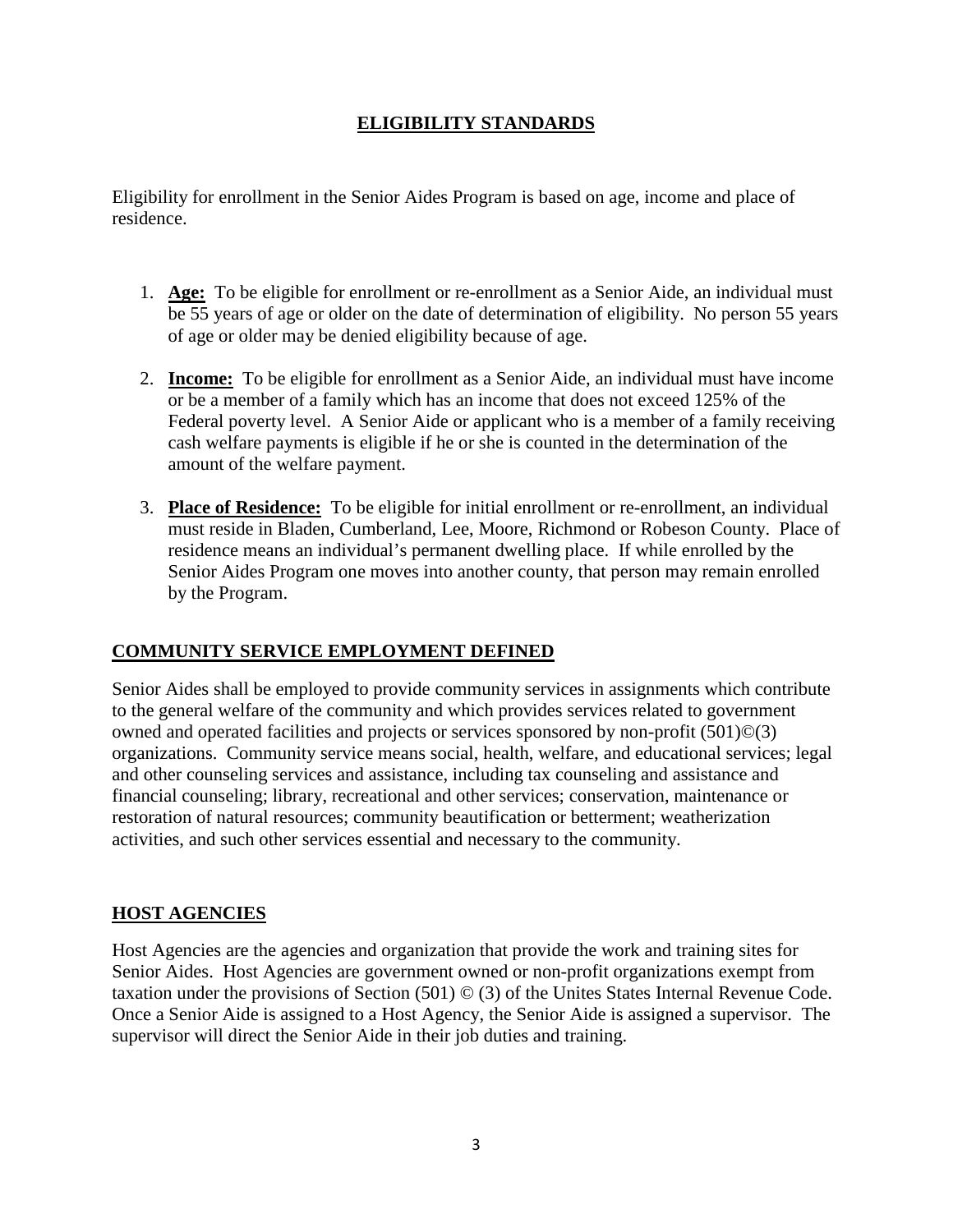# **HOST AGENCY PROPOSAL**

Prior to the beginning of each program year, Host Agencies are required to complete a Host Agency Proposal packet indicating services they provide, how Senior Aide would benefit from assignment at their agency, number of Senior Aides requested, and etc. The Project Director/Coordinator reviews each Proposal and based on the number of allocated slots, community needs and Agencies prior hiring practices, Senior Aide slots are allocated.

# **SENIOR AIDES HOST AGENCY & PROJECT RESPONSIBILITIES**

Prior to assignment of Senior Aides to a Host Agency, an Agreement must be on file. This Agreement spells out the responsibilities of the Host Agency and the Senior Aides Program.

Host Agencies must agree to the following:

- To provide a safe and healthful work site for each Senior Aide, to provide adequate orientation and training necessary to perform assigned duties in accordance with a written community service assignment description, to provide additional training as opportunities occur and, to the extent possible, to treat each Senior Aide as a regular member of the Host Agency staff:
- To consider each Senior Aide for regular employment, either full-time or part-time, when vacancies occur in the Host Agency staff or when new positions are created. The Host Agency will also recommend suitable training for unsubsidized placement of the Senior Aide:
- To provide adequate supervision to enable each Senior Aide to perform as a productive and effective worker:
- To abide by the hours and work schedules mutually agreed to for each Senior Aide and to provide properly prepared time sheets, periodic performance evaluations, and other required documents. In addition, the Host Agency agrees and understands that each Senior Aide will be required to attend periodic Senior Aides Project meetings during regular work hours.

Project Sponsor Agrees to the following:

- To recruit, enroll, and assign Senior Aides to the Host Agency for the purpose of engaging in productive community service employment with duties and task as specified in a written community service assignment description;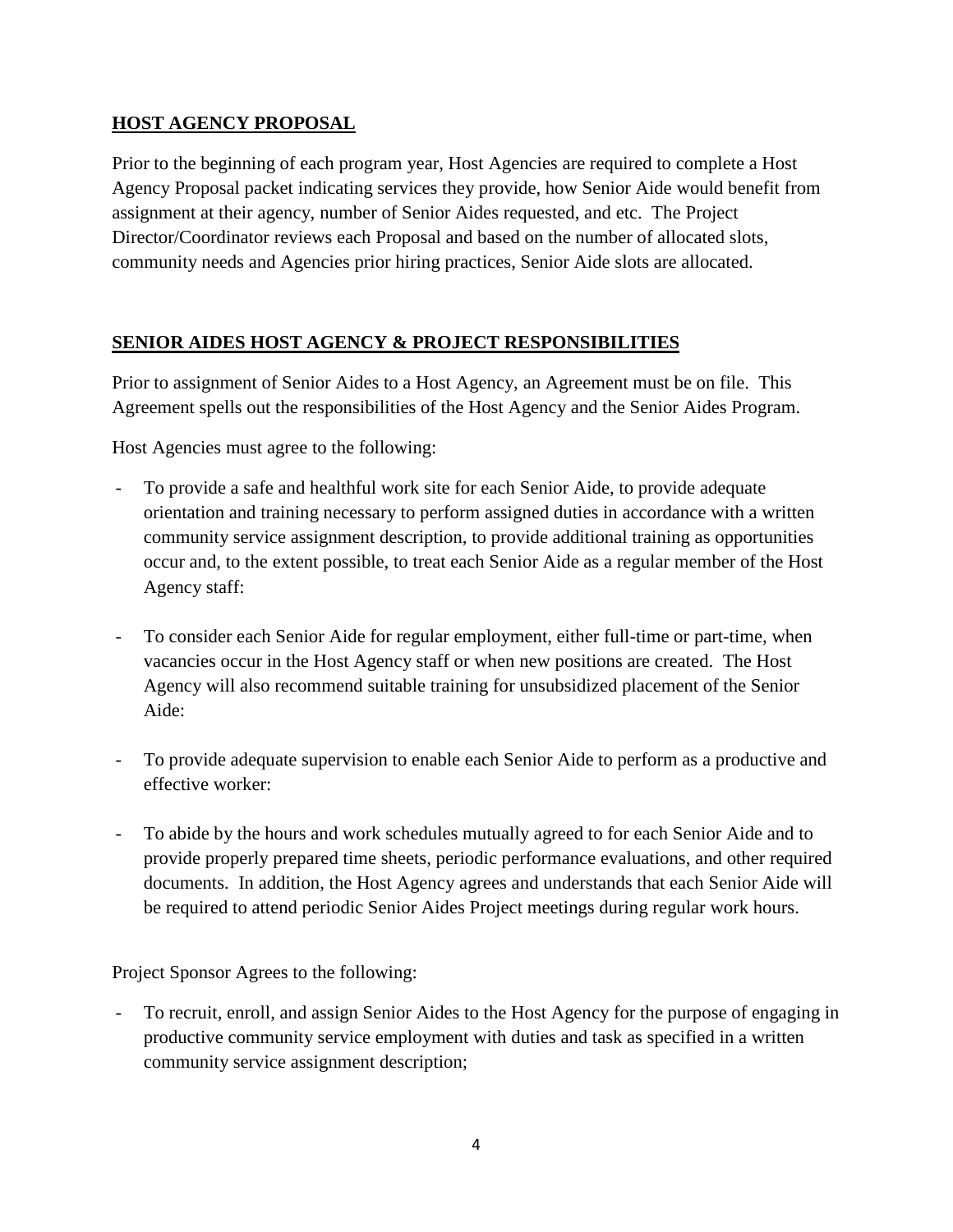- To be responsible for all administrative and fiscal controls of the Senior Aides Project and for paying wages and providing fringe benefits to each Senior Aide.

#### **DESCRIPTION OF SENIOR AIDE ASSIGNMENT**

A community service assignment description outlines the duties and responsibilities of the Senior Aide while assigned to a Host Agency. The assignment description includes work hours and days, job location, the prevailing and actual wage, required skills, duties and responsibilities, and plans for training. An assignment description will be provided to the Senior Aide and a complete overview of its contents will be discussed. Any change in the assignment description must be reported to the Senior Aides Project Coordinator with a revised assignment description requesting approval by the Project Director. Each Senior Aide will receive a copy of his/her assignment description. Any changes in the assignment description must be reported to the Senior Aides Coordinator with a revised assignment description requesting approval by the Project Director. Each Senior Aide will receive a copy of his/her assignment description.

# **PERFORMANCE EVALUATION**

Each Senior Aide shall have an evaluation made of his or her performance no less frequently than once a year. This periodic performance evaluation lets the Senior Aide know how his or her performance is regarded. It identifies areas of accomplishments, areas where improvement may be needed, and areas in which additional training or experience may improve likelihood of unsubsidized employment. The Host Agency supervisor will be the person to provide the performance evaluation. The contents of the evaluation will be discussed with each Senior Aide being evaluated. Each Senior Aide will receive a copy of his or her evaluation and be given the opportunity to comment upon or respond to the evaluation in writing. This evaluation will become a part of the permanent personnel record for each Senior Aide.

# **TERMINATION PROCEDURES**

Termination from the program is defined as being discharged from employment and participation in the Senior Aides Program. Reasons for administrative termination may include, but is not limited to:

- 1. Refusal to cooperate in establishing eligibility;
- 2. Inability and/or unwillingness to perform assigned job duties;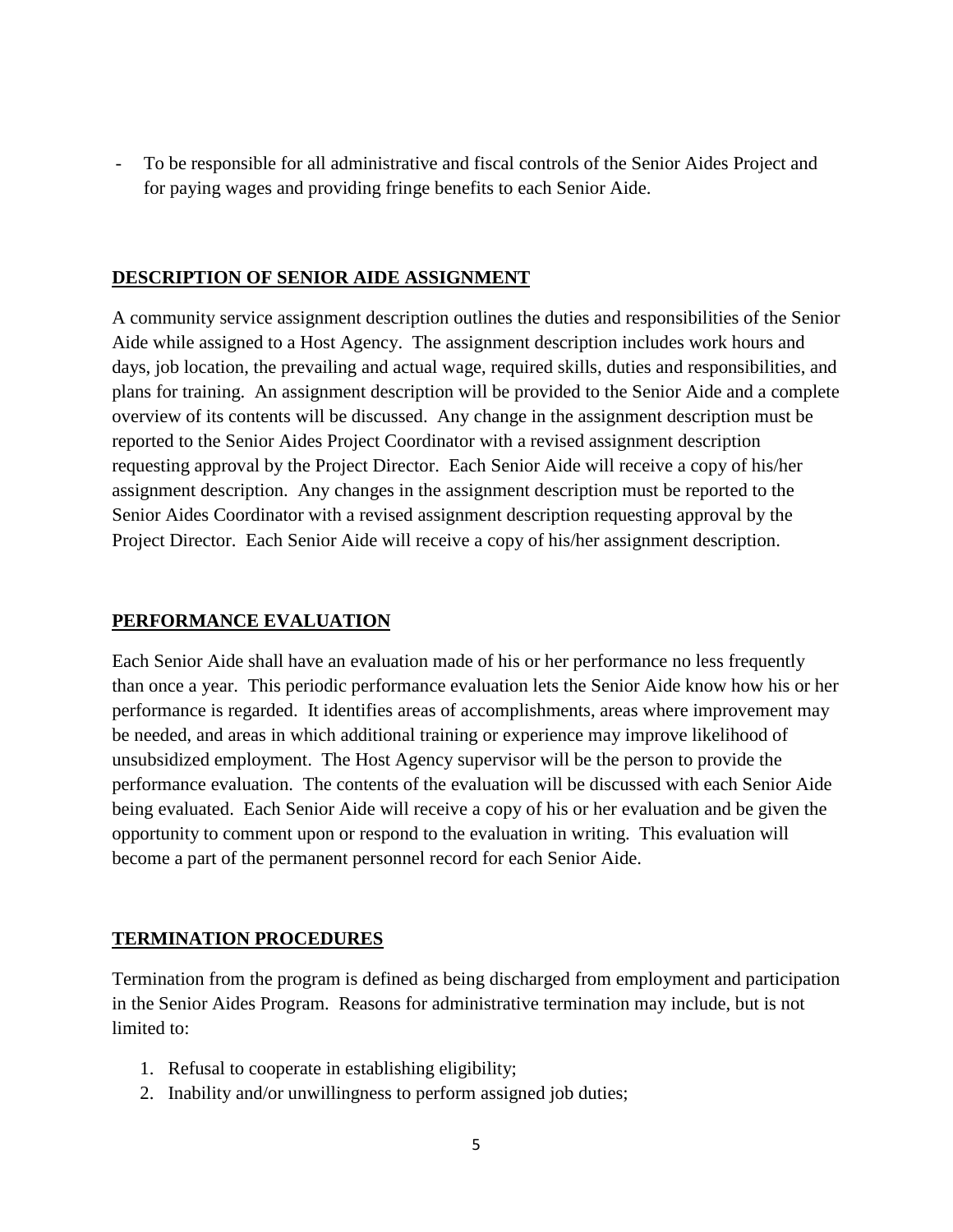- 3. Refusal to accept a different Senior Aid job assignment;
- 4. Frequent tardiness or unauthorized absences;
- 5. Falsification by the Senior Aide of time sheets or other official records;
- 6. Insubordination;
- 7. Obscene/abusive language or behavior;
- 8. Non-compliance with substance abuse policy;
- 9. Failure to cooperate with project and/or Host Agency staff.

Additional reasons for termination are:

- 1. Refusal to attend monthly meetings and training sessions; and
- 2. Continued resistance in following the policies of the program as outlined in the Senior Aides Policy and Procedures handbook.

A 30-day written notice is not required for administrative terminations caused by wrong doing on the part of the Senior Aide. Senior Aides determined ineligible because of change in income or change in family number shall be given a 30 calendar day's written notice, and shall be terminated at the end of the notice period.

Host Agency Director/Supervisors **cannot** terminate a Senior Aide from the Program. However, they have the authority to request that a Senior Aide be removed from their agency/organization.

# **UNSUBSIDIZED EMPLOYMENT**

The Goal of the Senior Aides Program is to place as many Senior Aides as possible in full-time or part-time employment. Senior Aides are required to continue to look for employment while participating in the Senior Aides Program and to remain registered at the Employment Security Commission on a monthly basis.

# **HOURS OF WORK**

Each Senior Aide is allowed to work 20 hours per week. Work schedules are flexible and may be adjusted to suit the mutual convenience of the Senior Aide and Host Agency.

# **WAGES FOR SENIOR AIDES**

Upon placement into part-time community service employment, Senior Aides receive wages at the federal minimum wage.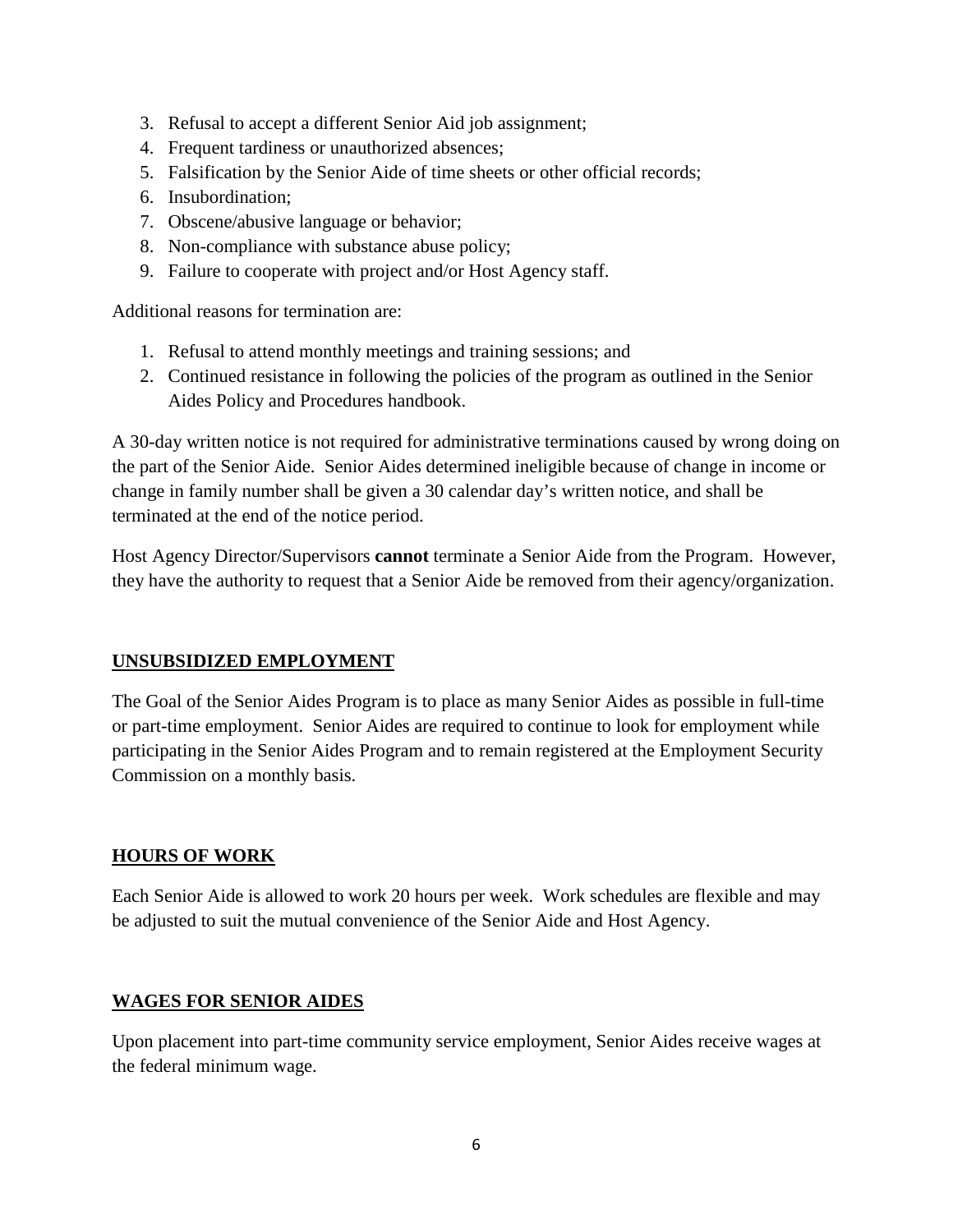#### **TIME SHEETS**

Each Senior Aide is required to complete a time sheet for each pay period indicating the dates and hours of work and the type of other compensated hours, if any. A bi-weekly payroll system is used by the County of Cumberland SCSEP. Time sheets for the proceeding two weeks of work must be signed by the Senior Aide and submitted to the Host Agency supervisor who will countersign the time sheet. It is the responsibility of the Host Agency Director or designee to submit the time sheets to the Senior Aides Project Coordinator by Wednesday of the second week of pay period. Late time sheets may result in the late issuance of a paycheck. Faxed copies of the time sheet will ensure the processing of the payroll. The original time sheet must be submitted within two weeks following the pay period.

All Senior Aides are required to maintain time sheets on the job and to complete them daily. Senior Aides may be asked to make available their time sheet to representatives from the Department of Labor Representative, Senior Aides Coordinator, or Program Officer from SSAI during an unannounced visit to the Host Agency at any time. Senior Aides should not wait until the end of the pay period to complete their time sheets and they should not be completed in advance, except for Wednesday before pay period, by filling in **Thursday** and **Friday;** with the assumption that they will work those days and hours **(Thursday and Friday)** as indicated on the time sheet. If, for some reason, the Senior Aide cannot work those hours, an adjustment in pay will be made within the next pay cycle for the hours previously recorded; but not worked. **Changes** on the time sheets are not permitted after the supervisor has signed it. **White-out** is not permitted and time sheets completed in pencil will not be accepted.

#### **OVERTIME**

In accordance with federal guidelines, Senior Aides cannot be paid for more than the number of hours authorized in a 40-hour pay period. Occasionally, however the participant may work more hours in a week to compensate for time that will be taken off in the following week due to holidays, etc. This may be due to a Senior Aide working on a special project or a busy week at the Host Agency. In this case, the Senior Aide may work a few hours extra and "balance out" the total hours by working less hours the next week. However, the "balancing of hours" must take place within one payroll period. For example: An Aide works 30 hours the first week, then he/she can only work 10 hours the second week of the payroll period to "balance out" the total of 40 hours which he/she could work in a two-week period. Senior Aides cannot accumulate or be compensated for overtime.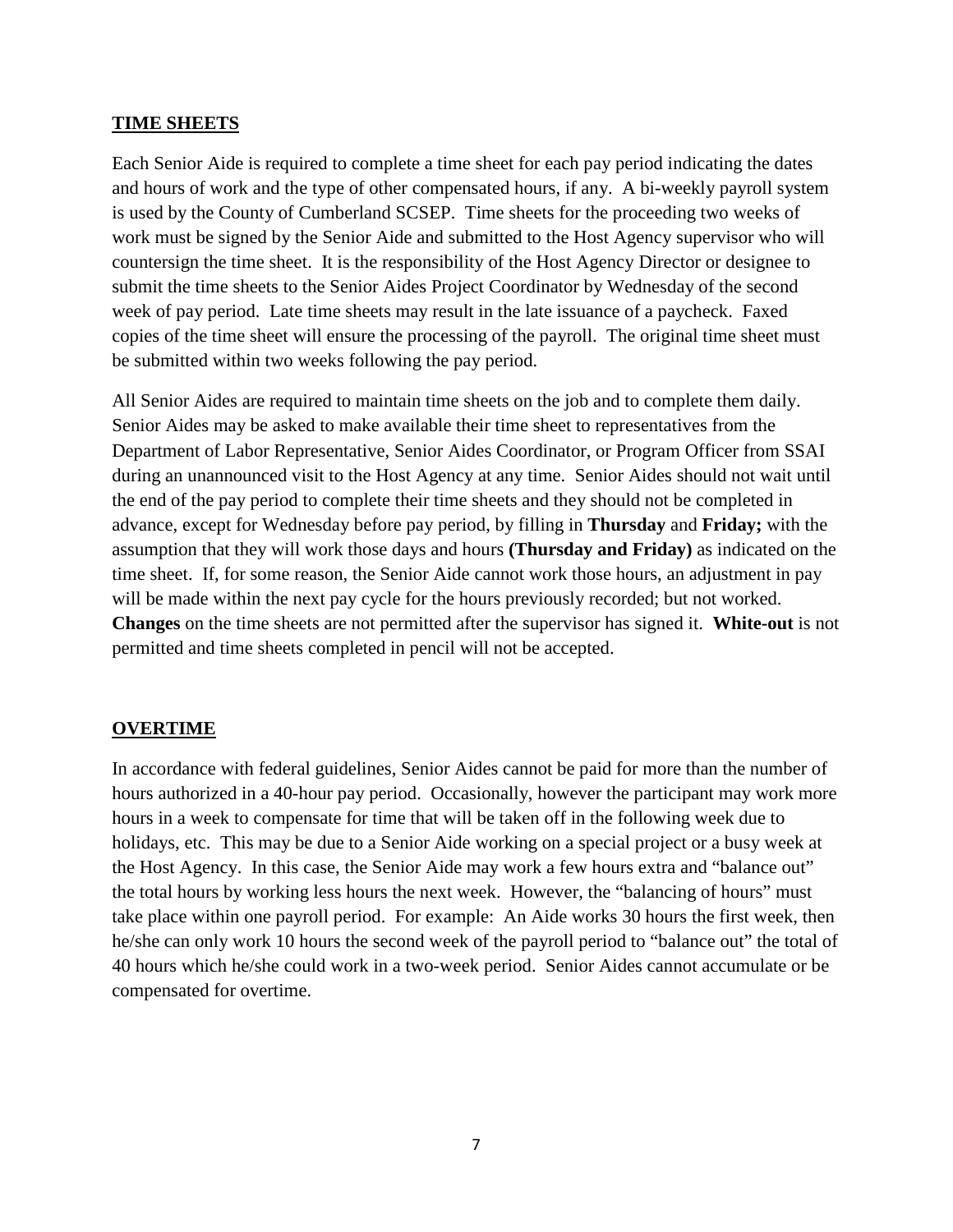# **PAYDAY**

Payday is every other Friday. Senior Aides checks will be directly deposited into their checking or savings account. A schedule of pay dates will be given to the Senior Aide at orientation, and is on file at the Host Agency and Cumberland County SCSEP Project office.

### **LEAVE OF ABSENCE**

The Senior Aide must submit a leave slip to the Senior Aides Coordinator when he/she is expected to be out of work for more than three (3) working days. If the Senior Aide is expected to be out of work beyond three days, he/she the Senior Aides Coordinator will determine if a break in service is necessary. The break can be granted for up to 60 days; however, if the participant is unable or unwilling to return after 60 days, a letter of termination will be sent giving the participant a 30-day termination notice.

# **HOLIDAYS**

The Senior Aide is paid for Federal holidays only if the participant is scheduled to work on that day. If the office is closed for any other reason, the participant is given the opportunity to make up those hours during the same pay period.

• Alternate Assignment

The Senior Aide may request an alternate assignment if the Host Agency is to be closed for an extended time.

#### **PHYSICAL EXAMINATION**

Each Senior Aide shall be offered the opportunity to take an annual physical examination after enrollment. The physical is a fringe benefit and not an eligibility criterion. The results of the physical exam are the private property of the Senior Aide. The most that the SCSEP can pay for a physical examination is \$75.00.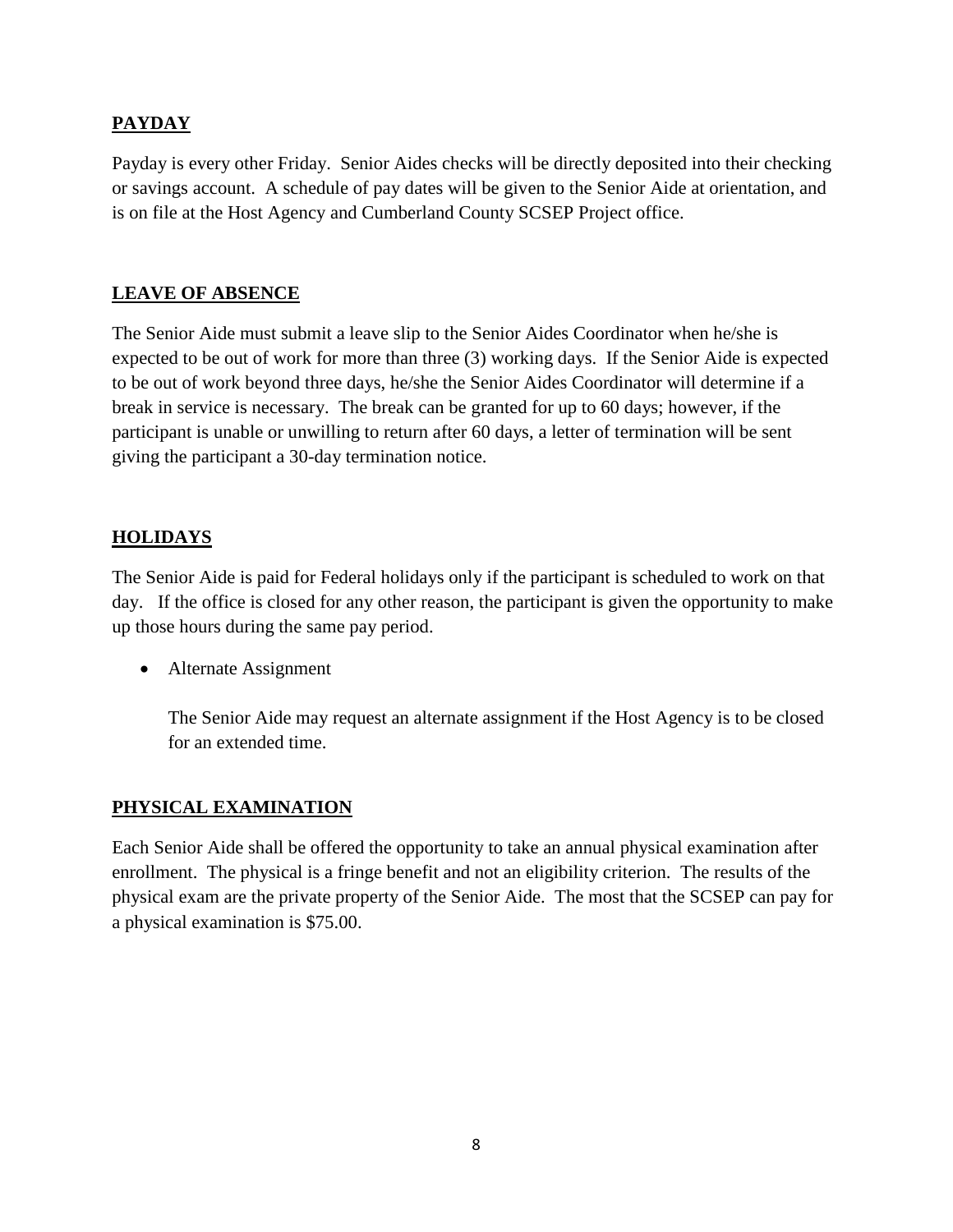### **WORKER'S COMPENSATION**

All Senior Aides are protected by Worker's Compensation which covers injuries received on the job. If a Senior Aide is involved in an accident or sustains an injury while on the job, even minor injuries, they must report this information immediately to their supervisor and the Senior Aides Project Coordinator. The Host Agency supervisor will complete an Accident Report Form (319) covering such injuries.

# **SENIOR AIDES QUARTERLY MEETINGS**

Attendance at periodic meetings of all participants for the purpose of providing training and information is required. Meetings are held at least four times each year, but may be held more frequently. SCSEP participant meetings are training sessions and provide opportunities for participants to gain information and engage in skill training. Attendance at regular SCSEP participant meetings is mandatory. Hours spent at a participant meeting shall be compensated at the regular rate of pay.

# **FORMAL CLASSROOM TRAINING**

Training for job skills is an important part of the SCSEP Program. Training and other opportunities should be offered at the Host Agency. Senior Aides who indicate a desire to enhance job related abilities may apply to attend formal in-classroom training at institutions of higher learning where such classes are available. Senior Aides must apply in writing to the Senior Aides Coordinator prior to the beginning of the desired class. Our budget is very limited for classroom training because our budget is allocated for payroll.

# **DURATION LIMIT**

Our philosophy is that new assignments in different Host Agencies will provide the Senior Aide with a greater opportunity to enhance their skills and capabilities and their potential for unsubsidized employment.

The durational limit of a training assignment or the amount of time the Senior Aide will spend in a specific community service training assignment will be determined by their IEP, and will not last for more than twelve (12) months. If it is determined that further time at the Host Agency will result in **significant t**raining opportunities or more time will provide a greater chance of being hired, the Senior Aide may be given an extension by the Project Coordinator. A transfer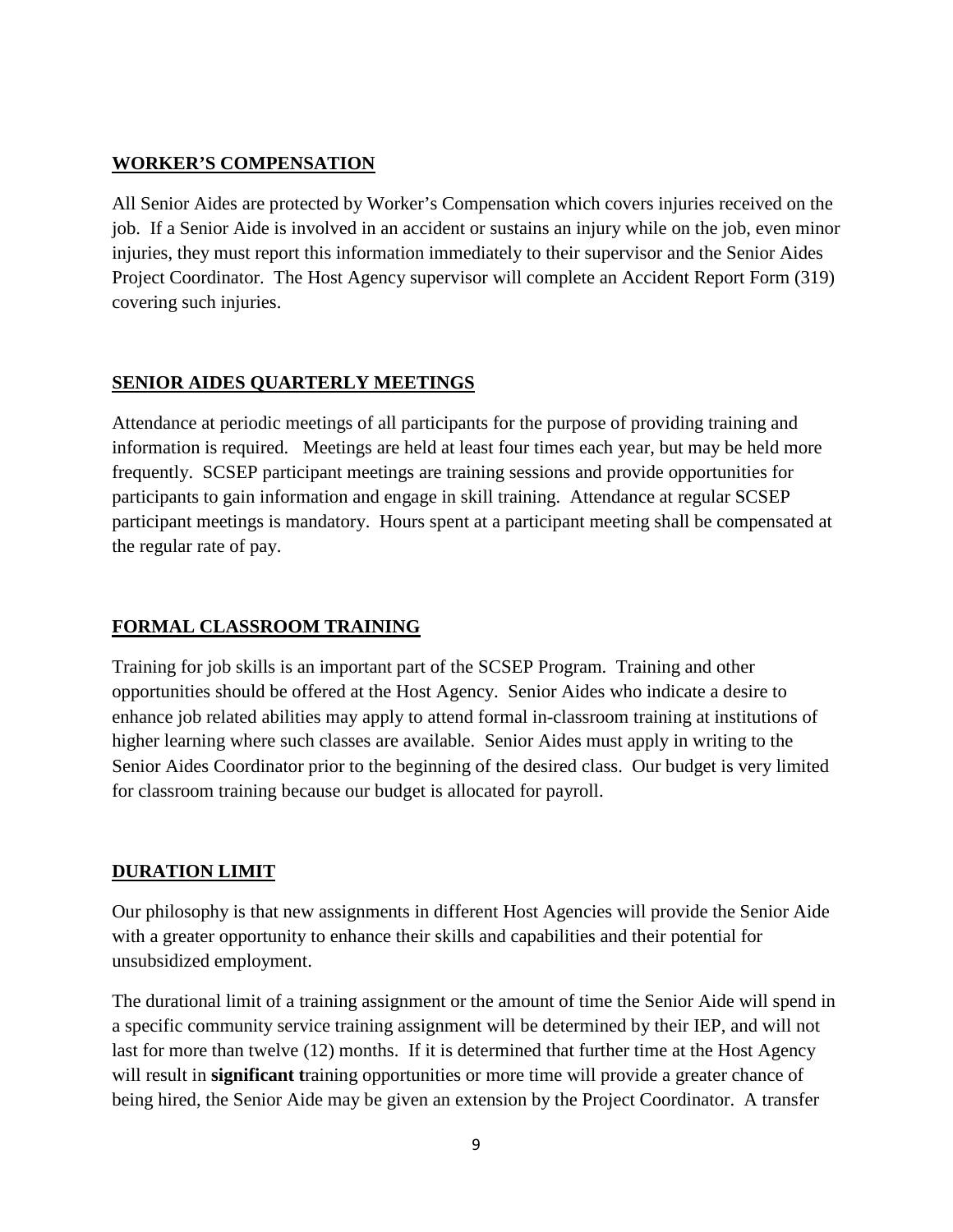may be made by the Project Coordinator at any time it is deemed to be in the best interest of the participant.

#### **DISCRIMINATION**

Cumberland County SCSEP will not subject any person to discrimination in employment, services and activities on the grounds of race, creed, color, national origin, disability, religious belief, political affiliation, sex, age, veteran status or participation in other government programs, except where age is a consideration for eligibility or where participation in other programs may affect income eligibility.

Cumberland County SCSEP is an Equal Opportunity Employer, and shall use its best efforts to ensure a safe and healthful working environment, free of substance abuse (drugs and alcohol), harassment and hazardous conditions.

# **POLITICAL ACTIVITIES**

No Senior Aide shall engage in any political activity during hours for which the senior is being paid with Senior Aides Project funds.

# **NEPOTISM**

No Senior Aide shall be assigned to a Host Agency where a member of the immediate family of the Senior Aide is in a supervisory or administrative capacity involving oversight of the Senior Aide. Immediate family includes: wife, husband, son, daughter, mother, father, brother, brotherin-law, aunts, uncle, niece, nephew, step-parent, step-child, grandparent and grandchild.

# **VOLUNTEERING**

Senior Aides are prohibited from volunteering at his/her assigned Host Agency for work which is the same as or substantially the same as the work defined in the Senior Aide position description.

# **FIELD MONITORING VISITS**

The Senior Aide Project Coordinator will routinely monitor the work sites to evaluate the activities of the Senior Aides and to provide the opportunity to consult with supervisors